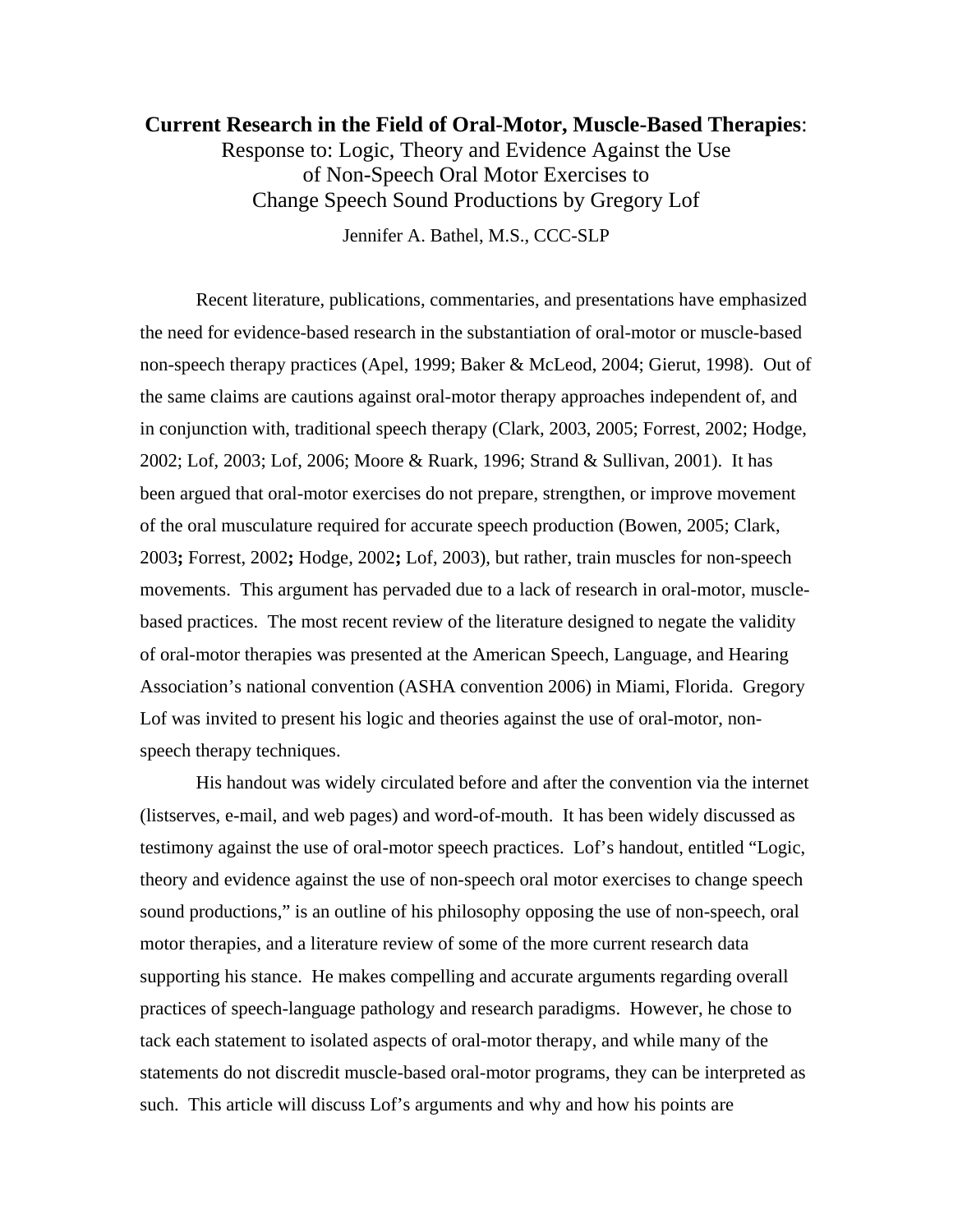sometimes accurate, inaccurate, or too narrowly focused. It will also attempt to explain how and why so many speech-language pathologists (SLP's) continue to use, and find success using, muscle-based, oral-motor speech therapy techniques.

### **PART-WHOLE TRAINING AND TRANSFER**

## **Relevance to Speech**

Lof (2006, p. 1) gives two definitions of non-speech oral-motor exercises (NS-OME) (p. 1) and suggests non-speech oral-motor exercises do not change speech production.

> 1. *Any technique that does not require the child to produce sound but is used to influence the development of speaking abilities* (lof & Watson, 2004; In Press).

2. *A collection of nonspeech methods and procedures that claim to influence tongue, lip, and jaw resting postures, increase strength, improve muscle tone, facilitate range of motion, and develop muscle control* (Ruscello, In Press).

Without transfer and maintenance of skill sets to speech production, this is true, as non-speech oral-motor exercises in and of themselves do not improve speech clarity or speech production ability. For example, tongue wagging, lip licking, and exercises focusing on improving strength of articulators have not proven effective in the management of speech disorders when used in isolation and especially when used with clients who do not exhibit muscle-based deficits (Abramahansen & Flack, 2002; Bush, Steger, Mann-Kahris, & Insalaco, 2004; Christensen & Hansen, 1981; Colone & Forrest, 2000; Fields & Polmanteer, 2002; Gommerman & Hodge, 1995; Giusti & Cascella, 2005; Occhino & McCane, 2001; Roehrig, Suiter, & Pierce, 2004). These exercises do improve muscle skill not achieved prior to therapeutic intervention, but when muscle skill is not directly applied to speech production, only the skill learned is improved, not speech clarity. The following example illustrates how muscle-based practices can improve speech clarity: a child who produces /m, p, b/ phonemes with tongue protrusion (tongue acts as lower lip) has the approximated /m, p, b/ phonemes in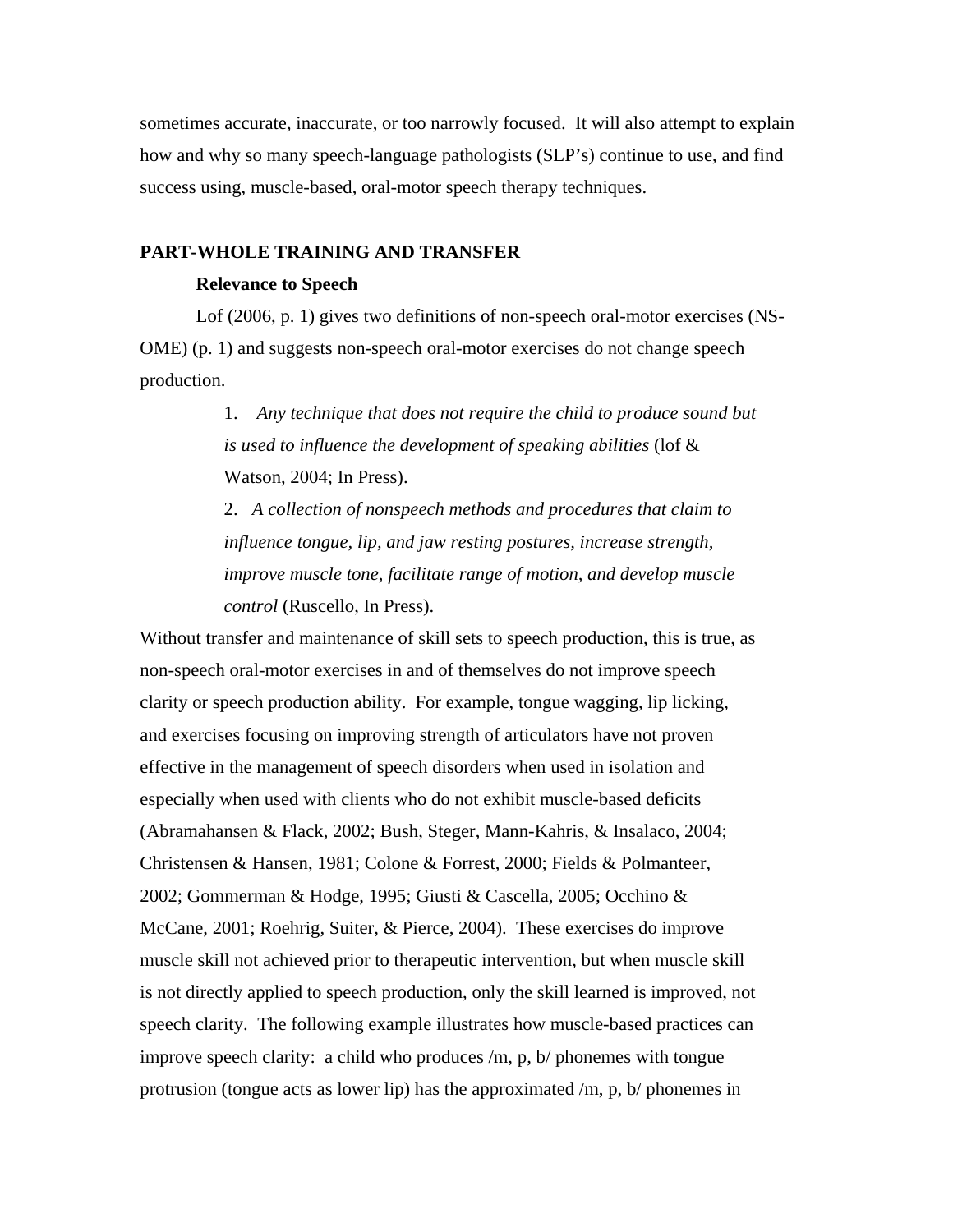their phonemic repertoire, but has speech clarity deficits as a result of a musclebased deficits. A muscle-based, oral-motor program targeting tongue retraction (through exercises and during speech tasks) will improve the clarity of those phonemes.

It is also understood that neural systems require motor patterns to be learned in the context of the intended action (Hodge & Wellman, 1999; Weismer, 2006). However, as will be discussed further on, motor patterns can also be refined when broken down for short periods of time to improve specific skills which are then incorporated into context immediately after improvement. Lof states:

"Tasks that comprise highly organized or integrated movements (such as speaking) will not be enhanced by learning the constituent parts of the movement alone; training on just the parts of these well-organized behaviors can actually diminish learning. Highly organized tasks require learning the information processing demands, as well as learning timesharing and other inter-component skills."

Learning a non-speech movement or an isolated movement alone, without immediate transfer to a meaningful context, will only improve the movement alone and not the movement in a sequential task. If this is always true, Lof's statement should then apply to traditional articulation and phonological approaches, as they would also diminish learning. Isolating sounds and sound elicitation tasks use constituent parts of speech movements alone. If neural systems "require motor patterns to be learned in the context of the intended action," then statements against the use of isolated skill sets should not apply just to non-speech, oral-motor aspects of speech, but to all speech and language skills that are implicitly taught or trained in isolation first. What needs to be made clear is this: isolated skill sets or muscle movement tasks can (and sometimes must) be refined in isolation prior to or in the midst of being immediately transferred to contextual tasks.

## **STRENGTH**

If a person is unable to produce clear speech sounds due to an inability to move the articulators to the correct position, their speech will be distorted. Non-speech, oral motor exercises are designed to facilitate appropriate movement patterns for adequate speech clarity. Isolating component parts is used after the complex system is in use (speech and language) and when it breaks down. If a person is unable to produce speech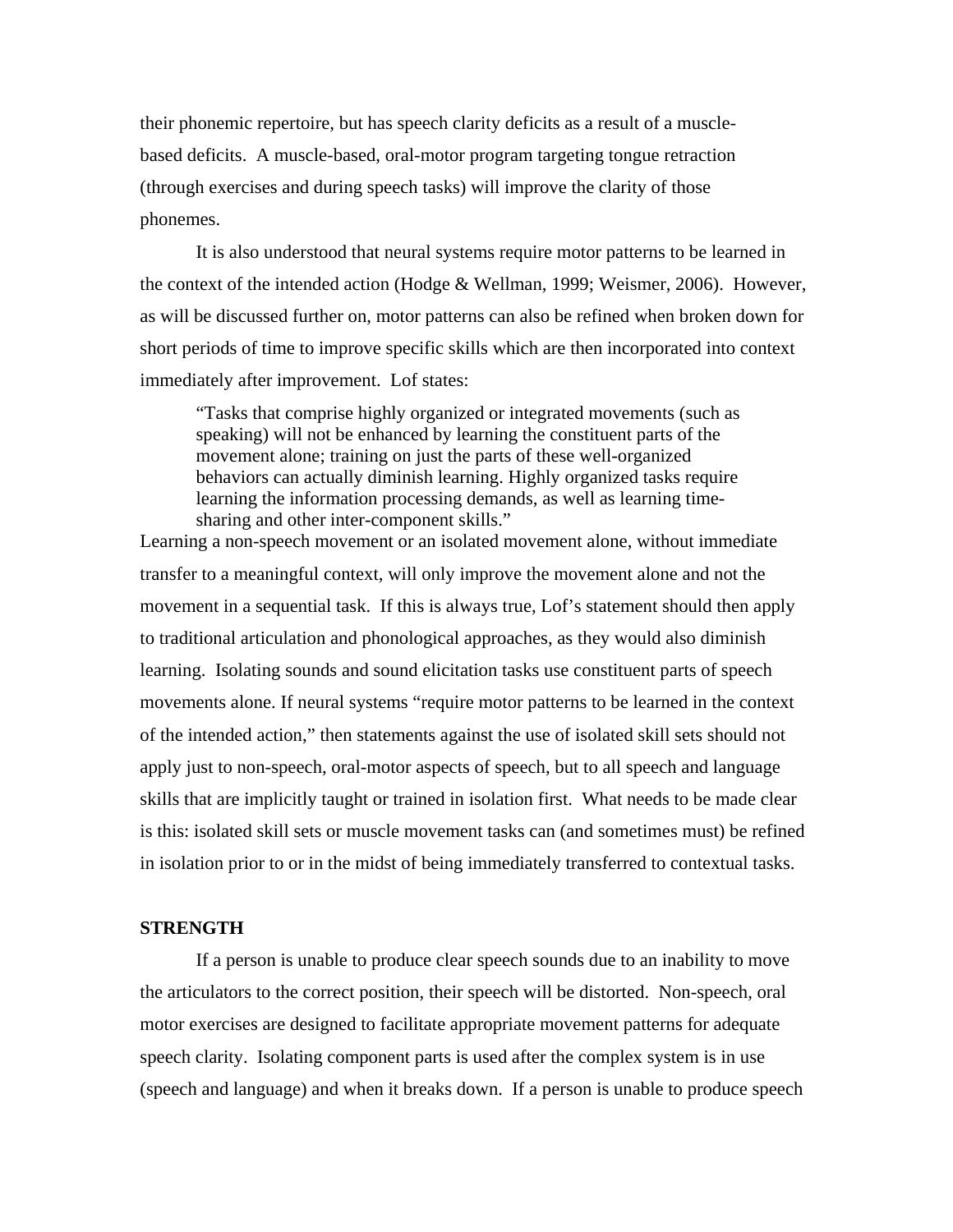sounds appropriately and assessments of oral motor movement patterns are found to be deficient, oral-motor, muscle-based therapies are applied. This is regularly translated as strength. When a child is unable to retract their tongue inside the oral cavity, behind the teeth, for example, this is often labeled as "weakness." When a person is found to be unable to touch the alveolar ridge with the tip of his/her tongue (e.g., for the production of  $/t$  or  $\frac{d}{dt}$  to produce speech, or at all, this too is generally described as "weakness." Lof reiterated findings that suggest additional or improved strength is not necessary for speech production, given that very little strength is required for speech (*see* Bunton & Weismer, 1994). The research findings to date, regarding strength, are adequate for those with normal/appropriate strength for speech. However, many of the clients seen by SLPs and at Sara R. Johnson & Associates do not have normal baseline strength/ability for speech movements (i.e., children and adults with Down syndrome, CP, etc.). The "very little strength" required for speech may be too much for some clients with functional disorders affecting muscle systems. Clients with reduced tone and coordination, on the other hand, comprise a larger population of those seen for speech clarity concerns and have not been appropriately addressed in the literature to date.

While muscle strength alone is not the objective for speech clarity improvements, it is a component of addressing muscle movement and coordination for speech. Lof goes on to ask: "How do SLPs objectively document weakness of articulators and also objectively document supposed increases in strength after NS-OME?" This is a good question that largely misses the point. SLPs should not address strength (and most do not, rather they simply misname the descriptor of ability, range of motion, rapidity of movement, and coordination), but should instead address movement and coordination appropriate for proper place, manner, and articulation of speech. The ability to move the articulators to the correct place for appropriate manner of speech is often impaired in children with muscle-based disorders. Impaired movement or the ability to achieve the desired movement is targeted during intervention, not the *strength* required for such movements. Movements required for speech are small and refined. Therefore, movements used in muscle-based therapies should not be gross or outside the movement patterns of speech.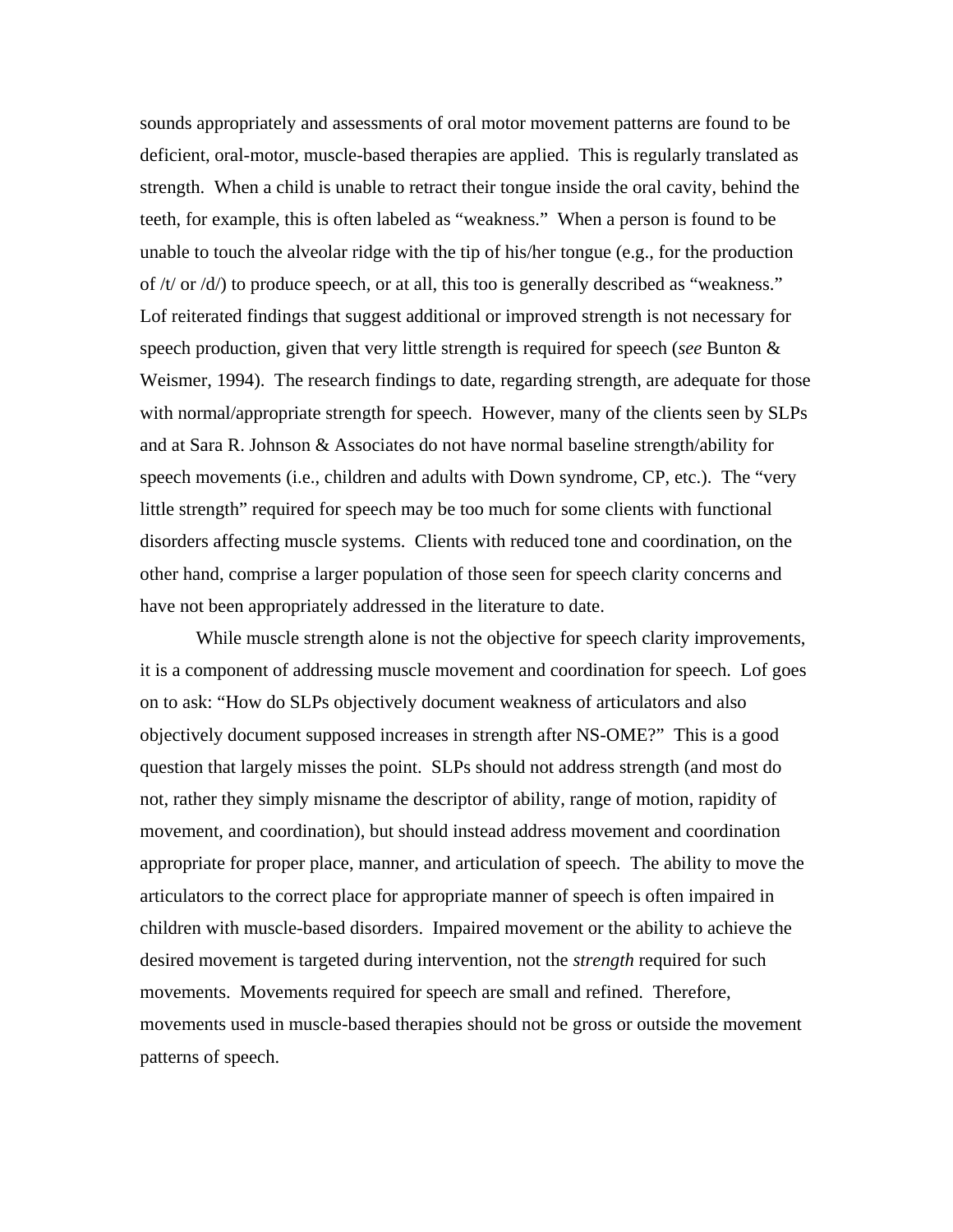Researchers in the field of communication disorders have also suggested musclebased techniques provide excessive application of strengthening activities, requiring more muscle strength than is necessary for speech production (Clark, 2003). Studies have revealed that only twenty percent of maximum articulator strength is actually used during the production of speech (Barlow & Mueller, as cited in Forrest, 2002). Muscle-based therapy techniques recognize individual speech contacts may only require 20% of maximal force. To maintain appropriate force over multiple speech contacts, as in continuous speech, research documents the need for increased strength to produce adequate levels of control in this condition (Clark, 2003). This type of muscle force during rapid speech conditions is labeled muscle power by Clark. Luschei furthers the discussion that the tongue…

…requires considerable muscular strength to move *quickly* (e.g., Dworkin & Culatta, 1985), even if contact forces are not great. In other words, while high forces may not be observed during lingual speech movements, significant power may be necessary to produce the forces at an adequate speed. Thus, strength training for a patient such as this may focus on improving power as opposed to force, with the ultimate goal of improved speed of articulator movement, which would result in articulatory accuracy and intelligibility (p. 410, as cited in Clark, 2003).

While muscle-based therapies may require more force of the muscle than is required for speech contacts, to maintain contacts necessary for accurate speech sounds the muscle should be facilitated as closely as possible to normal maximal forces, allowing it to approximate the most typical function possible with regard to speed. Muscle-based therapy does not attempt to increase maximal force beyond normal maximal measures, but uses muscle coordination as a goal for speakers who exhibit muscle weakness or hypotonia resulting in speech production disorders. The desire to increase strength is related to the ability to maintain accurate muscle function in rapid, co-articulated, speech movement, rather than surpass the exertion normally used in typical speech productions. This is the goal for oral-motor, muscle-based therapies such as those implemented by Sara Rosenfeld-Johnson.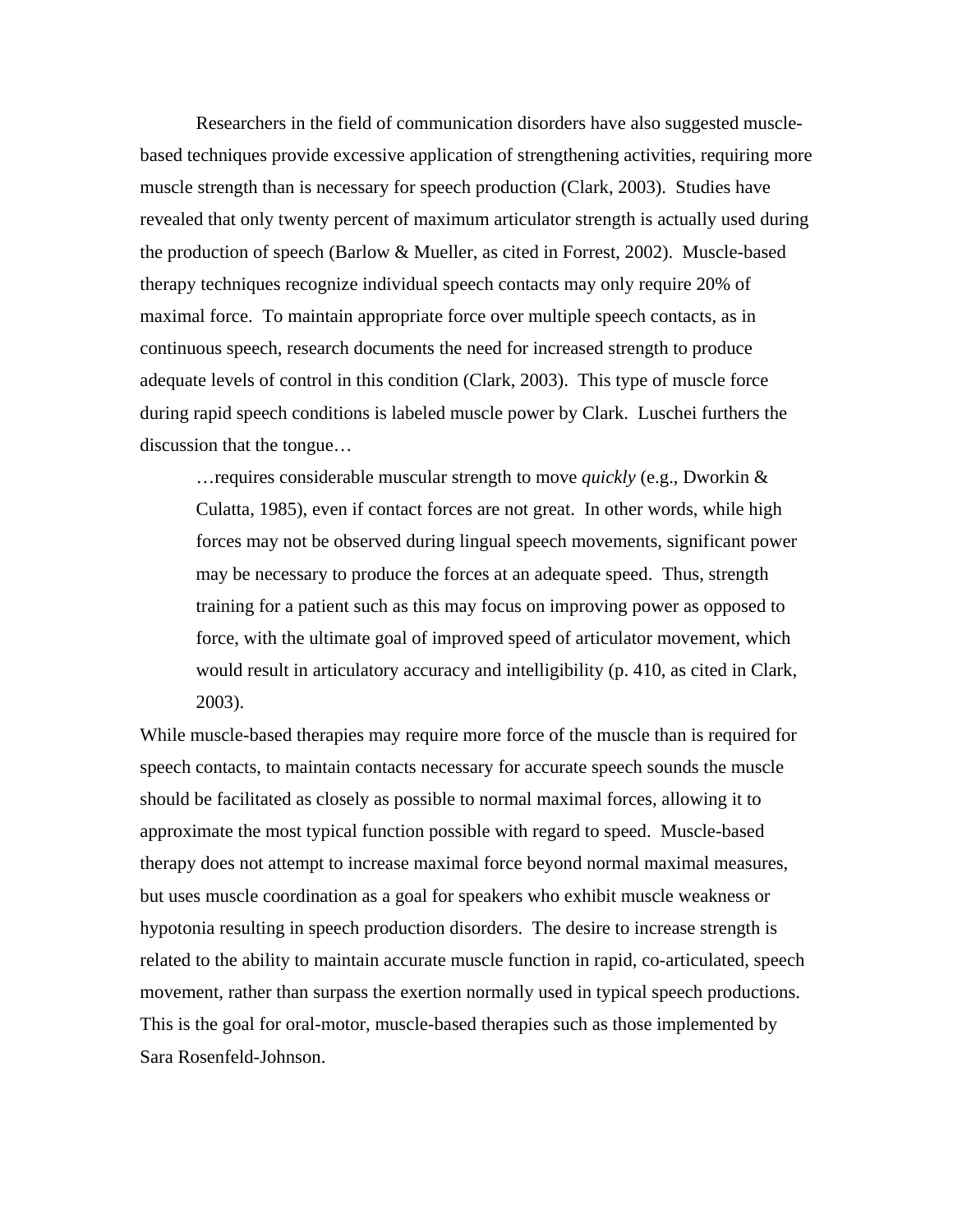The objective documentation for weakness and strength (returning to Lof's question) is relatively simple. Can a client achieve the movement required for specific speech sounds? Can they coordinate movements of speech during connected speech? The client's ability to achieve appropriate movement for speech is the objective measure used to address movement of the articulators. The same measures are taken pre and post therapeutic intervention, and the client's ability to achieve appropriate movement patterns for speech is the objective measure for the therapy used. Lof is therefore correct in his position that muscle strength and isolated movements should not be the long-term goals of speech intervention.

#### **RELEVANCY TO SPEECH**

To further examine isolated movements as therapy targets, Lof uses the example of an athlete's need to practice a motor task in the context of actual performance, and would find agreement with this fact among athletes and speech pathologists alike. He then goes on to suggest that pretending to shoot a basket in the hope it will transfer to improving actual performance is ineffective. However, many psychological paradigms, including sports psychology, Neuro-Linguistic Programming, and Positive Mental Imaging, do not agree. Creating a positive mental image does help athletes perform better, which indicates that pretending to shoot a basketball and actually shooting a basket during a game are more closely linked than Lof suggests. The movement in the arm, hand, and wrist can be practiced without the ball in hand, as can bending one's knees and extending fully for a "shot." Practicing isolated movements related to the entire patterned movement are used in all sports; they are also used in therapeutic speech settings for connected speech. The goal is to refine individual related movements to aid in better overall performance. Another example given is the futility of drumming fingertips on a tabletop to become a better piano player. Interestingly, many people who learned to play the piano as a child, myself included, remember learning to do just that. Practicing how scales are played using muscle memory for the thumb to cross under the third finger in order to play a ten-note scale with one hand assists in developing the skill required for whole pieces of music to be played.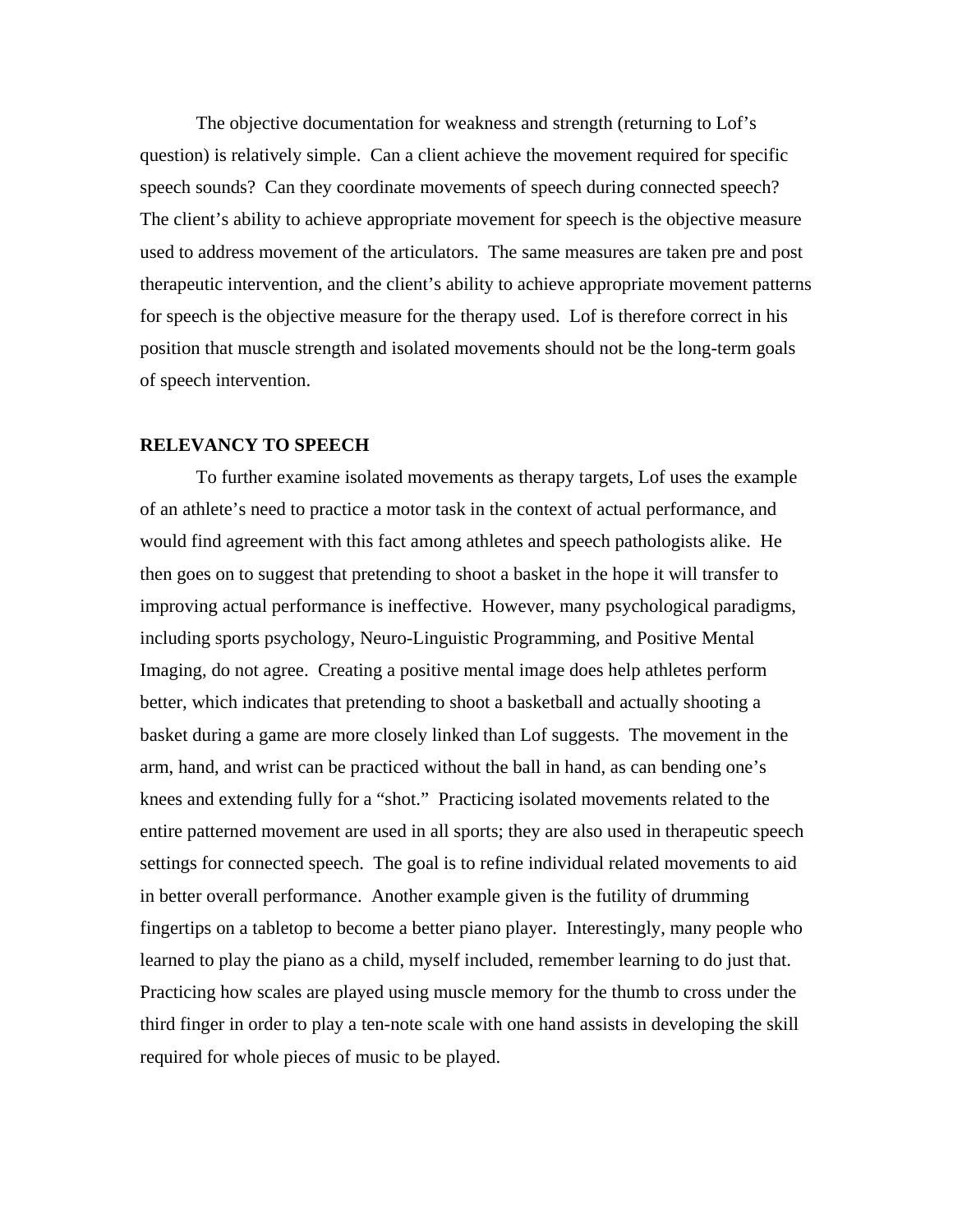Linking positive mental imaging and muscle memory is somatosensory feedback. The reason speech pathologists, athletes, and musicians isolate muscle movement patterns is to refine the necessary movements required to perform the whole task. To adequately execute a speech movement in the context of conversational speech (or free throw in a basketball game) one must be able to perform each desired movement fluidly. Traditional articulation and phonological therapies rely heavily on visual and acoustic feedback systems. Research and clinical documentation have shown that somatosensory feedback systems are "central to achieving the precision requirements of speech movements" (Nasir, et. al, 2006, p. 1). Nasir, et. al found somatosensory (how muscles feel when moving for task specificity) feedback "plays a role that extends from brainstem responses to cortical control" (p.1). This study altered jaw movements from their target goals independent from auditory intentions. This provided evidence that muscle movement and movement awareness affect speech production. While contextualized speech is always the goal, isolated muscle skill sets do prove necessary for speech target accuracy.

These examples are used to illustrate the same neural and motor learning parameters targeted to improve speech clarity. The use of non-speech oral-motor exercises alone, outside the context of speech, is not effective. Studies trying to prove this point have failed due to various methodological and parametric flaws (Abrahamsen & Flack, 2002; Bush, Steger, Mann-Kahris, & Insalaco, 2004; Christensen & Hanson, 1981; Colone & Forrest, 2000; Fields & Polmanteer, 2002; Gommerman & Hodge, 1995; Guisti & Cascella, 2005; Hayes et al., In submission; Occhino & McCane, 2001; Roehrig, Suiter, & Pierce, 2004). Non-speech, oral-motor exercises should not be used outside the context of speech. Similarly, phonological and articulation therapies target specific phoneme or syllable production in isolation before transferring learned muscle skills into connected speech. Oral motor movements used to produce a correct phoneme (place and manner of articulation) are practiced over and over to improve muscle-memory and motor planning. This is the same way an athlete practices a free throw repetitively to improve his shooting average in an actual game (performance) and a novice piano player learning the fundamentals of scale mastery to eventually play a concerto. Muscle-based, non-speech oral-motor movements should be used to improve the place and manner of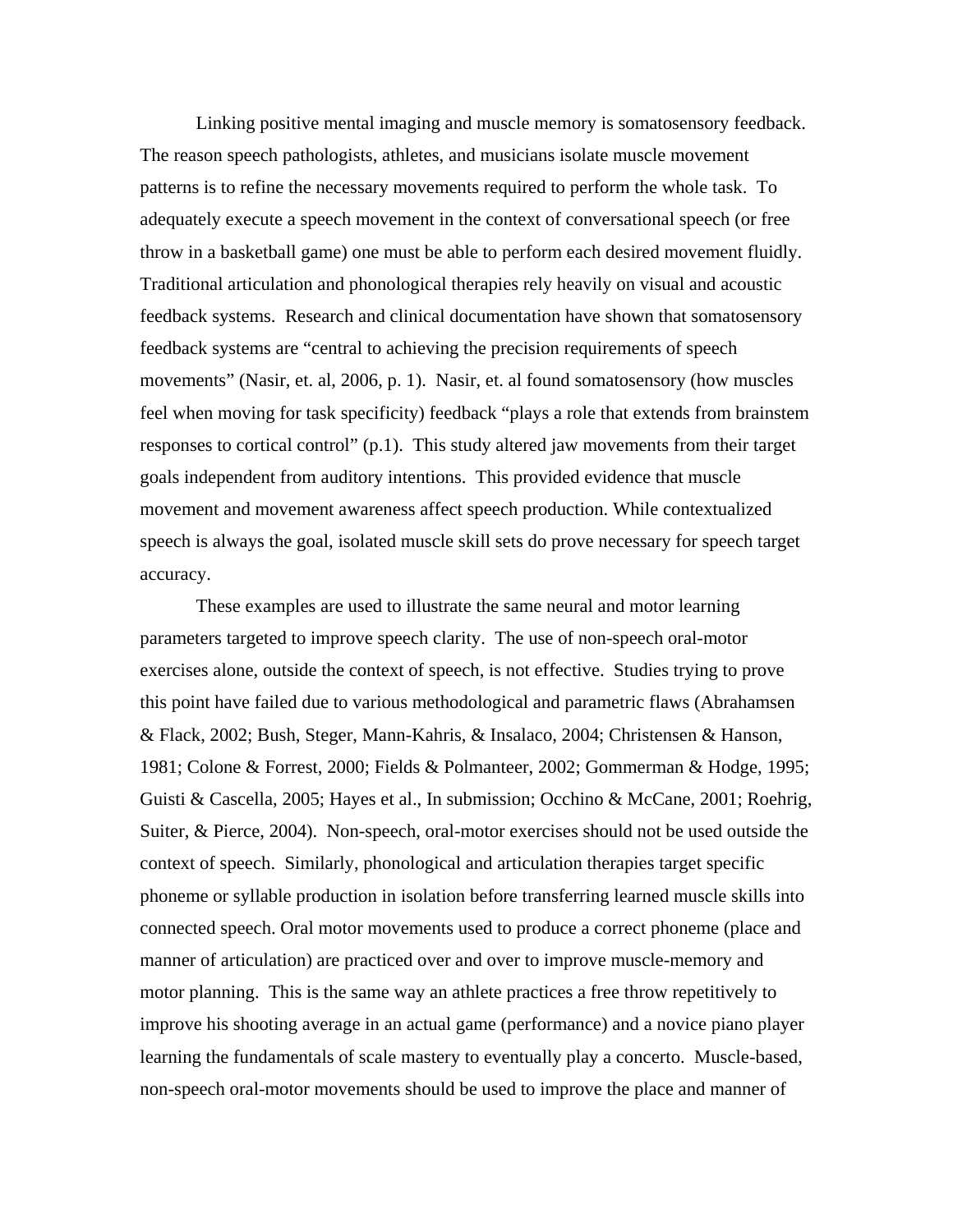articulation for a child with muscle deficits. In turn, non-speech, oral-motor practices should not be used in isolation without transfer and relevance to speech production. A child who practices blowing bubbles, for example, but is not required to immediately practice abdominal control or lip rounding in the context of speech, will only become better at blowing bubbles.

## **TASK SPECIFICITY**

Task specificity is the best way to learn and practice a new skill. This is true if the person has the underlying ability to perform the new skill. Lof uses the example of a piano player tapping fingers on a tabletop versus playing the piano. He argues that tapping one's fingers on a tabletop is an illogical way to learn and improve piano playing skills. This is obviously true. One does not learn to play the piano without a piano. However, awareness, coordination, and muscle tone can be specifically targeted in isolation (drumming one's fingers on a tabletop) in conjunction with contextual practice (using a piano and pieces of music). A common scenario in speech therapy rooms is the child who cannot perform movement patterns shown to him/her visually or auditorially, but possesses imitation skills for other social and communicative actions. If a child does not have the underlying muscle skill to perform a movement necessary for the desired speech sound, he/she will not be able to produce it. Muscle-based therapies address such inabilities by first obtaining the desired movement, then transitioning the movement immediately to speech tasks.

The *Part-whole training and transfer* argument (p.2-3) outlined by Lof suggests only whole training is effective. If this is true, it is not oral-motor, muscle-based therapies that are under scrutiny, but every part-whole speech, language, or behavior model. This includes traditional articulation, phonological, fluency, literacy, language, and behavioral approaches to therapeutic intervention (and many more). Muscle-based therapies have focused on part-to-whole training due to clients' inability to succeed at the *whole* level. Complex movements are easier to attain and maintain if they are broken down into manageable parts. Children, for example, who have difficulty with speech clarity during conversational or running speech are able to achieve intelligible speech at the single word, single syllable, or single sound (if even that is distorted or disordered)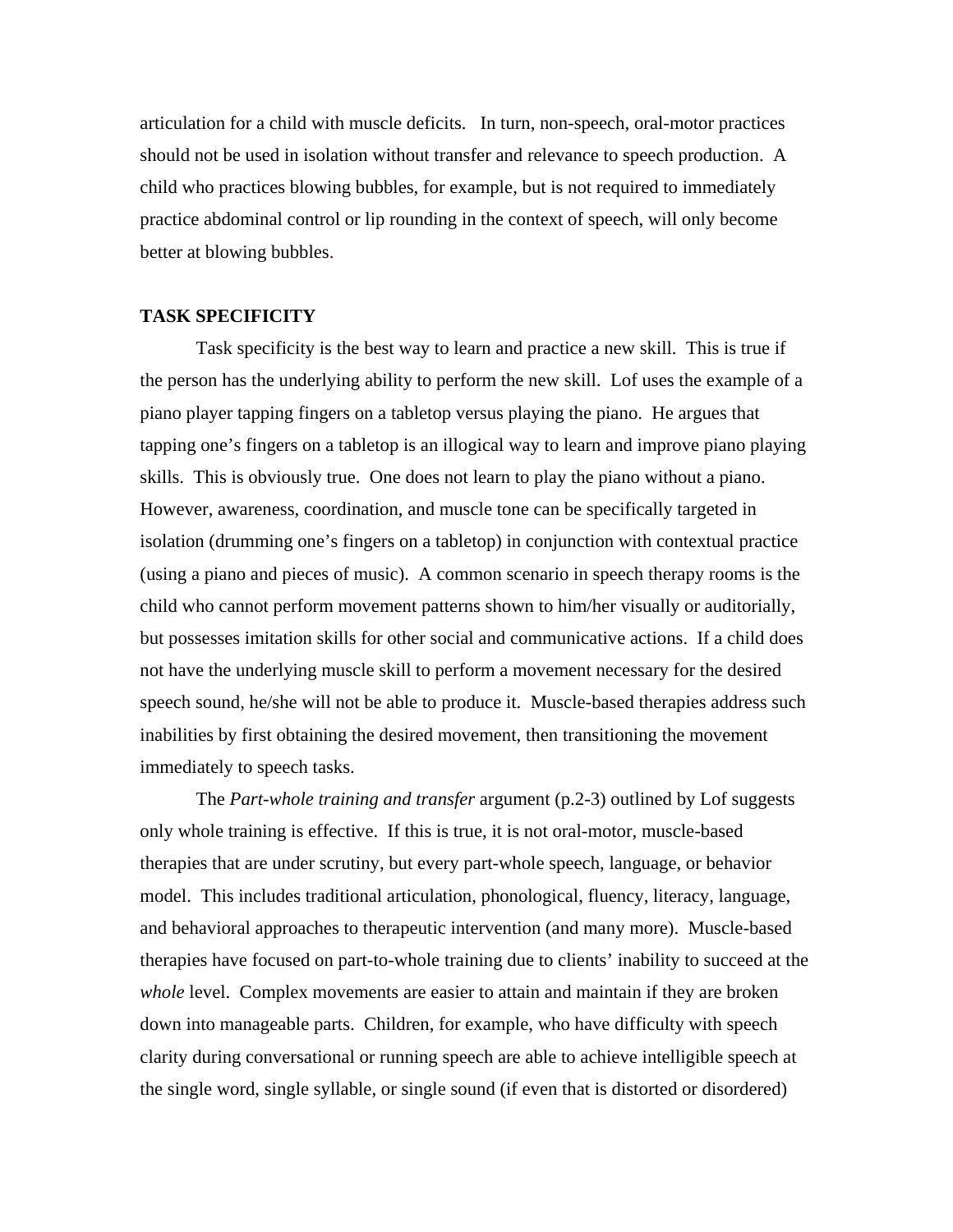level. Fluidity of movement is possible when all parts of the desired movement are precise and refined. When any single, task-specific movement within the context of the whole is disrupted, fluidity is not achieved. Clients with speech disorders who cannot achieve speech clarity due to a functional difference or inability to pattern movement appropriately and continuously fail to achieve intelligible speech at the word or sentence level until the reason for the distortion is addressed. Once the muscle-based (movement) deficits are addressed, contextual speech is integrated with carryover and maintenance of speech clarity.

Critics of oral-motor, muscle-based therapies argue that individual movements should not be used to teach complex movements due to existing research that claims this segmentation will actually make learning additional complex movement more difficult (Clark, 2003). However, physiological, neurological, and developmental research indicates complex muscle movements are first learned specifically (Hibberd & Jinks, 1998). Muscle physiologists look at muscle specificity to determine how certain muscles function based on their intended movements. Strength and endurance are subsequently targeted as therapeutic goals to achieving desired muscle movements (Hibberd & Jinks, 1998). The principles of muscle specificity have been applied to speech and oral-motor therapies in general to determine how to improve strength, tone, endurance, and coordination for accurate speech production. By isolating specific muscle function, specific speech sound errors due to inadequate patterning of muscle movement can be targeted and improved through a muscle-based approach. Oral-motor, muscle-based therapies should also integrate multi-sensory and multi-modal systems through the use of tactile and articulator placement methods (in addition to more traditional visual and auditory techniques) to implement the principles of muscle specificity. This can be used in conjunction with audio-visual cueing systems. These combined principles of nonspeech oral-motor, muscle-based therapies lead to the integration of movements required for complex speech production (see generally, Kaufman, 1995; Hayden, 1994).

These methods are not considered complete until the client can integrate the individual movements into the more complex movement of continuous speech. The majority of this methodology relies heavily on tactile techniques, rather than the traditional auditory and visual cues, and is applied in a hierarchical fashion (Rosenfeld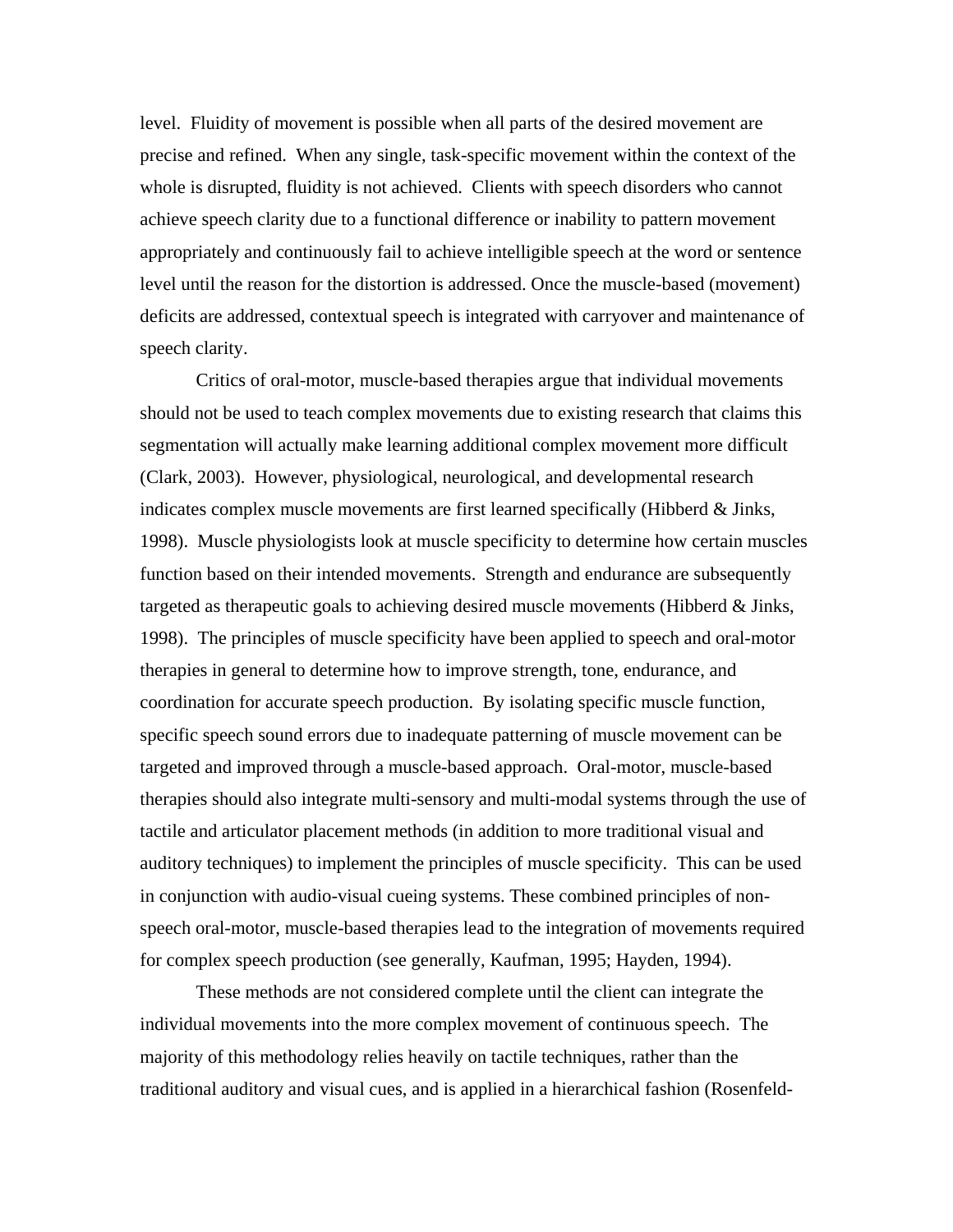Johnson, 2001). Segmented movements are not utilized in muscle-based therapy tasks if the child demonstrates the ability to use more complex movements that can be transitioned to speech sound production immediately. When this is true, muscle-based therapists are advised to teach speech movement within applicable speech contexts, and with as little segmentation of movement as possible, to assure adequate and successful attempts by the client.

#### **METACOGNITION AND AWARENESS**

Lof cites research that aids in our understanding of children's metacognitive skills. It is understood and accepted that children have poor metaphonological awareness (Kamhi & Catts, 2005), meta-articulation awareness ( Klein, Lederer, & Cortese, 1991), and metalinguistic awareness ( Koegel, Koegel, & Ingham, 1986). Lof points out that until we have a way to scientifically pinpoint when each of these skills is mastered, we cannot understand how children perceive sound. If this is true, then the majority of speech and language early intervention is futile because it cannot be proven scientifically before the age of seven years (Koegel, Koegel, & Ingham 1986). Again, citing research against one specific modality of speech intervention (oral motor, in this case) and using broad-based research findings (as mentioned above) is inaccurate and deceptive. Lof then goes on to suggest that because children have unspecified metacognitive skills, they should not engage in NS-OME tasks. If a child does not have metaphonological or metaarticulation skills then NS-OME tasks should not be a problem and may work to the child's advantage. In addition, if we take Lof's definition of NS-OME (p. 1) verbatim, then meta-cognitive skills are not necessary.

### **PSEUDOSCIENCE AND EVIDENCE-BASED PRACTICE**

Human research (especially behavioral research) is by its nature variable and extremely complex, as it is merely a snapshot. Too many variables are present to use one method of intervention with every child in the same way it is illogical to take every research finding as proof for or against a specific therapeutic approach. Humans are "notoriously nonsensical and unfit subjects for scientific scrutiny" (Bannister, 1966), and it is unreasonable to expect a control for every possible variable. Therefore, scientific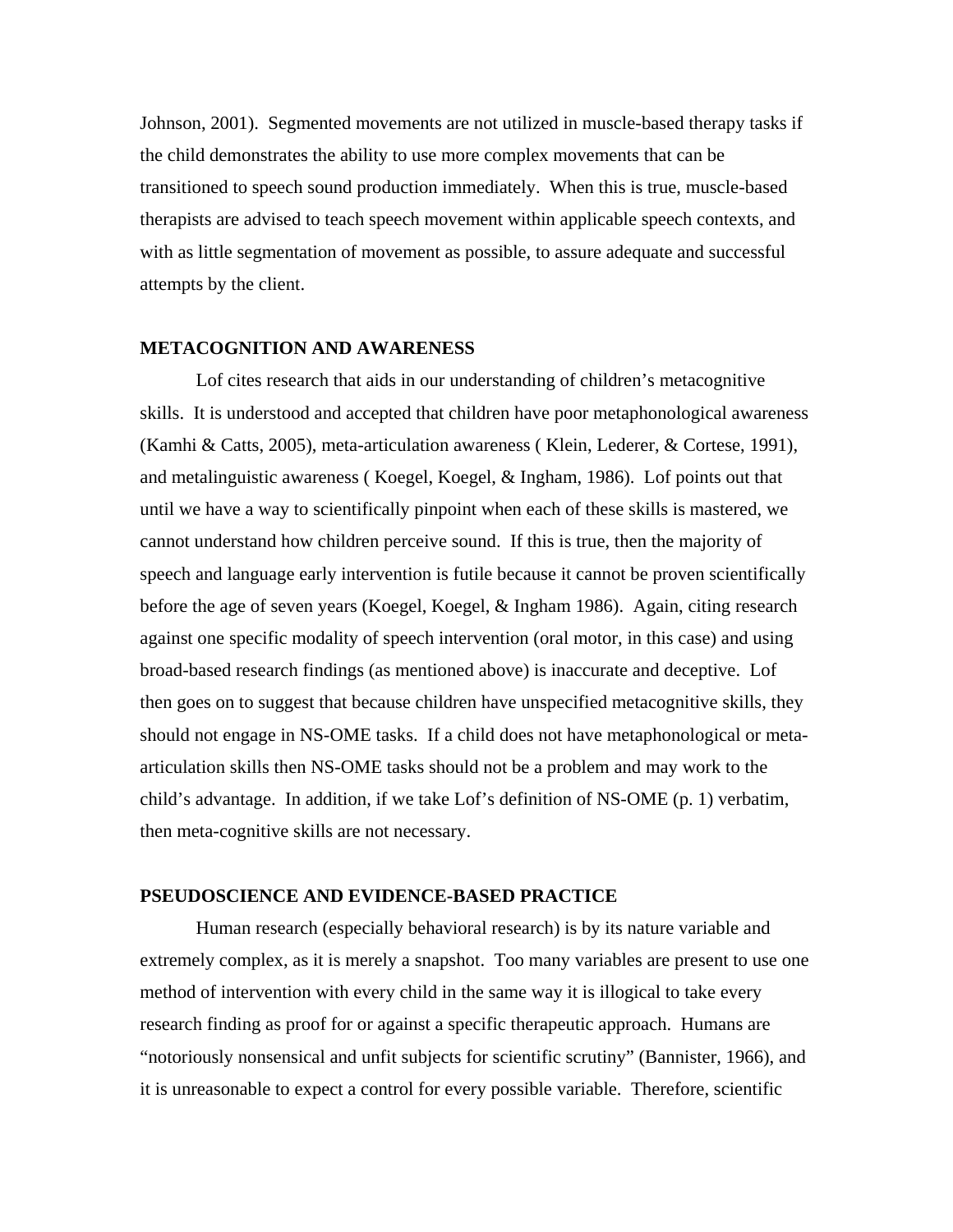methods are not always an appropriate means of assessing human behavior. Evidencebased practice was designed to uphold or create standards for best practices, not to hijack the individual nature and yet unexplained aspects of human behavior. It is therefore necessary to uphold standards for qualitative research methods. It is unfortunate that descriptive research and clinical data is considered by most EBP proponents to be pseudoscientific research. Qualitative methodologies such as case studies, parent report, and clinician feedback and documentation are vital to understanding how therapies work in dynamic systems. Descriptive/qualitative research methodologies do not control for every possible variable, and as a result are not considered by many to support or negate findings. This places the entire clinical world at a loss and implies clinicians should not report what works because it is not scientific. If this is the definition of evidence-based practice, then a vast amount of data will be lost or deemed useless. Lof cites clinical experience as a caution and liability to evidence of effectiveness, which suggests clinicians are poor judges of success in therapy.

In addition, other reports claim combination approaches and holistic approaches to speech and language therapy should also be discredited or considered invalid, and should not be used because it is impossible to discern which approach worked and which did not. This is crucial to experimental scientific research. The point, however, is this: the clients we treat as speech-language pathologists have varying disorders with comorbid conditions. It is impossible to account for every variable and possible cause and solution. Therefore, clinicians combine their efforts to treat each client as they present. Using only one approach to treat a variety of presentations of a single disorder is impossible. It is also unethical, for while it is a neat package for experimental or controlled research, it does not address each client's circumstance. Therefore, descriptive/pseudoscientific research is necessary to guide other forms of research and practice. Clinicians *and* researchers (both academia and funded agencies) need to work together to create and support evidence-based practices.

Despite the low volume of research being done with oral-motor/muscle-based interventions, oral-motor therapies are widely used by speech-language pathologists (SLPs) worldwide**.** Two recent surveys, which included 149 and 537 participants, both suggested 85% of SLPs had used non-speech oral-motor therapies in recent therapeutic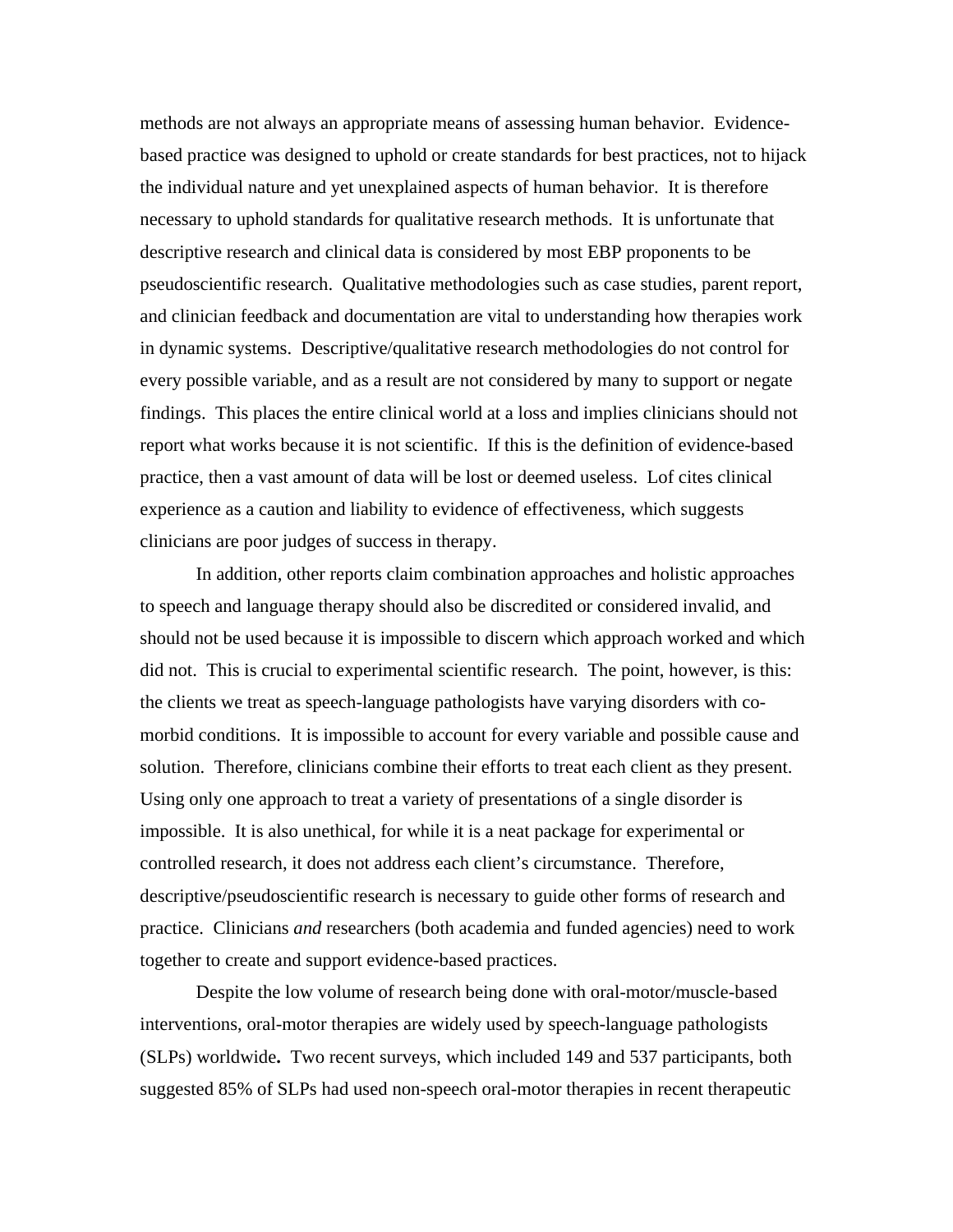practice (Hodge, Salonka, & Kollias, 2005; Lof & Watson, 2004). In the 537 participant survey, 86% of clinicians reported "they have observed changes in speech" because of non-speech oral-motor therapy methods (Lof & Watson, 2004). Clinical experience and testimonials alone do not meet the stringent scientific requirements of SLPs advocating evidence-based research. They undeniably do, however, provide substantiation for what works (clinically), in addition to providing a sound theoretical basis for future research.

Evidence-based practice should involve "the integration of best research evidence with clinical expertise and patient values" (Sacket et al., 2000, p. 1). Recently, the American Speech-Language-Hearing Association initiated a plea for evidence-based research to drive therapeutic practices. However, many SLPs believe "whatever works" (Forrest, 2002, p. 22) should also drive research topics. Sacket's definition of evidencebased practice does not suggest a unidirectional approach to the research process in which clinical practice has to wait for research to be completed**;** rather, it suggests an integration of clinical expertise with sound research evidence, which leads to a bidirectional approach to research necessary for progressive clinical innovation and best practices. While research can dictate practice, practice should also drive research. In fact, this is imperative. Speech-language pathology should be as patient-advocating as other social and medical practices (social work, occupational therapy, physical therapy, etc.) insofar as trusting the evidence presented by clients, families, and clinicians *in addition to* controlled studies that account for and eliminate all other possible influences.

Research confirming and/or refuting therapeutic efficacy for oral-motor, musclebased treatment of speech disorders is inconclusive (Clark, 2003; Forrest, 2002; Lof, 2003). However, the majority of editorial literature on the topic challenges the efficacy of these therapies. From the perspective of muscle-based therapists, much of the criticism cited in the literature is inaccurate in its narrow examples and definitions. It criticizes, for example, the use of muscle-based therapy in the treatment of functional articulation, phonological disorders, and other inappropriate diagnoses (Clark, 2003; Forrest, 2002). Muscle-based practitioners do not advocate the use of muscle-based therapies with these populations (Rosenfeld-Johnson, 2001). Muscle-based therapy is designed to address the absence of refined muscle movement occurring secondary to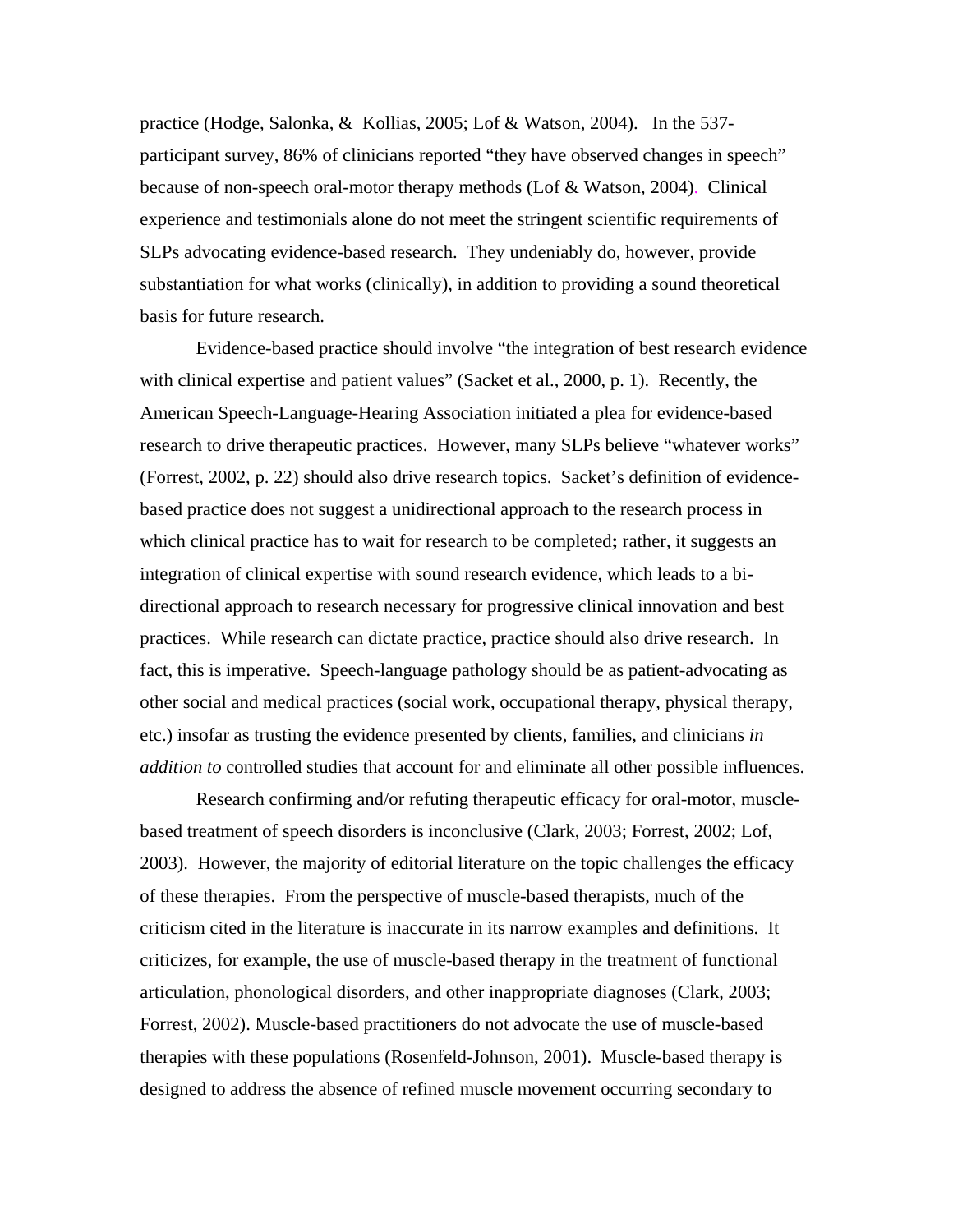muscle dysarthrias, lack of control, or lack of accuracy (Rosenfeld-Johnson, 2001), which, by definition, do not occur in traditional articulation and phonological disorders. Populations exhibiting these difficulties affecting the movements of speech are the intended recipients of oral-motor, muscle-based therapies. In other words, clients exhibiting muscle-deficits as secondary to various forms of dysarthria due to neurological, chromosomal, and syndrome/disease processes that cause these conditions, are appropriate recipients of oral-motor, muscle-based therapies.

 Research involving oral-motor, muscle-based therapies is needed to determine assessment and treatment efficacy for such therapeutic techniques. Proponents of evidence-based research argue only large-scale, controlled, and peer-reviewed research are acceptable; unfortunately, new theories and therapies require time to acquire funding and support until smaller qualitative and quasi-experimental studies are first completed. Sara Rosenfeld-Johnson and Associates are beginning such research with the desire to complete large-scale, controlled, and peer-reviewed studies in addition to qualitative works. It is our desire to consider all current theories, logic, research findings, anecdotal evidence, and valid techniques that work.

 Gregory Lof outlined the current opposing views of oral-motor, and non-speech oral-motor, interventions. He described his logic, theory, and evidence against speech therapy practices, and applied broad anti-task-specific arguments to non-speech oralmotor therapies only. However, he succeeded in making anti-task-specific arguments for all behavioral therapies, speech and language alike. Much of the logic and theories can be applied to the basic foundations of speech-language therapy, not just oral-motor exercises as he tries to suggest. Evidence-based and scientific research and practice is a broad category that should embrace all forms of evidence-based outcome measures from researchers and clinicians alike. Contributions to the literature and knowledge of speech systems should come from all practitioners, not just those affiliated with institutions. Clinicians are the engine behind clinically applied speech-language pathology and they should be encouraged, not discouraged, to supply documentation of their work. Musclebased speech interventionists such as Sara R. Johnson & Associates have joined the evidence-based push for best practices. It is their hope to provide such information.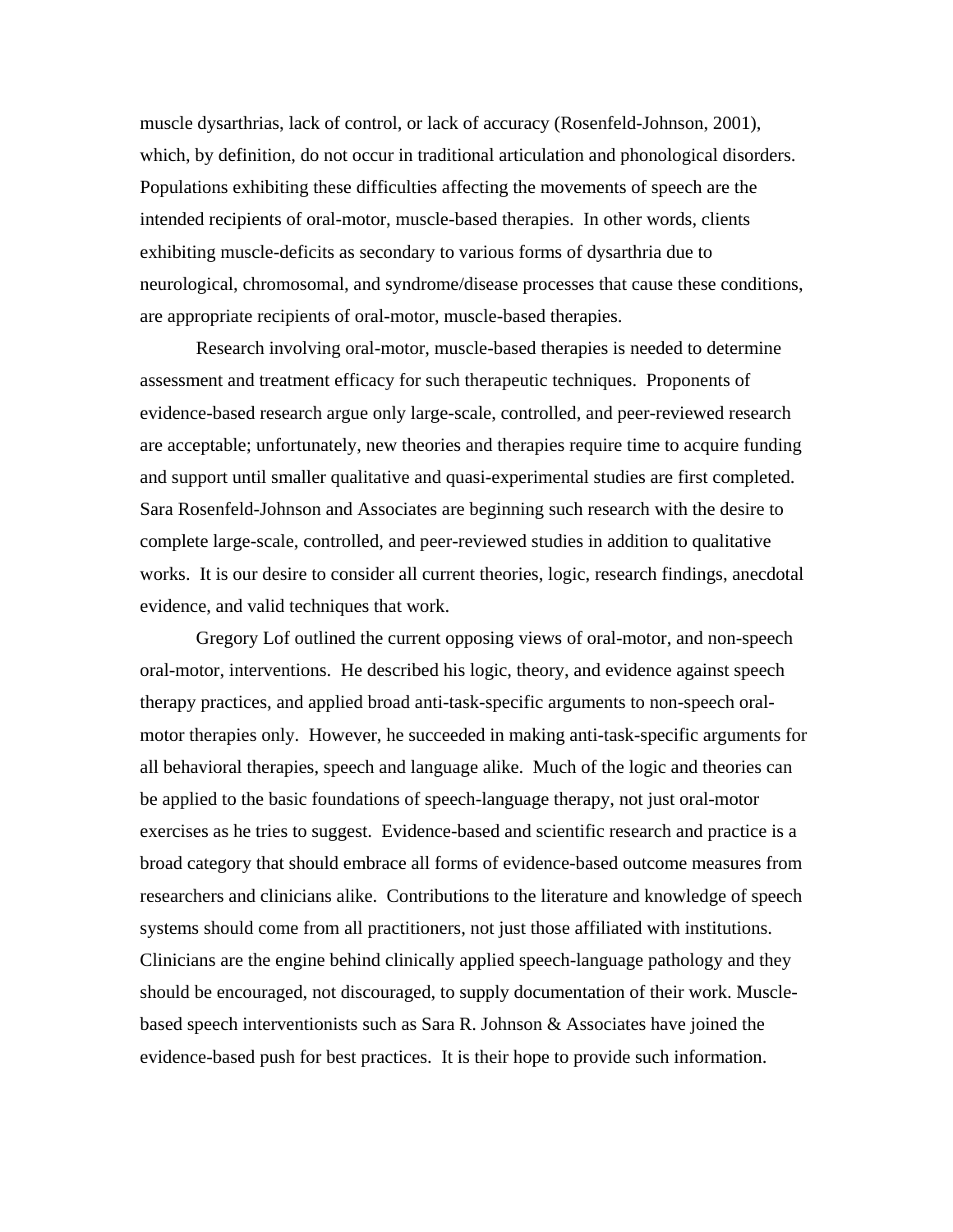Clients, families, and clinicians alike support the use of NS-OME, because they have seen such therapies work to improve speech clarity. Eighty-five percent of clinicians in the United States and Canada reported using NS-OME to change speech sound productions (Lof & Watson, 2004; Hodge, Salonka, & Kollias, 2005). However, they aren't using these techniques because they read in the literature that they should; they report having learned muscle-based techniques from other clinicians who teach from their clinical findings. Clinicians using Sara R. Johnson's therapies report seeing greater improvement in clients' speech clarity when the use of non-speech oral-motor exercises is an integral part of speech and language intervention programs. Many clients, families, and clinicians apply Sara R. Johnson's techniques after previous therapies have failed, as preventative therapies for future structural complications (as seen in cleft-palate, Down syndrome, cerebral palsy populations, etc.), and as additional therapeutic interventions for more specific speech clarity concerns.

 Speech-language pathologists are professionals, educated at the master's level and trained at accredited universities by PhD-level professors with backgrounds in applied research designs. So why do they continue to use non-speech oral-motor exercises if the research to support such efforts is lacking? The answer is simple; clinicians see improvements in speech clarity through their use of NS-OMEs. Evidence-based practices for clinicians who continue to use NS-OMEs consist of clinical data tracking, parent reports, client reports and improvement, case studies, and quasi-experimental studies. Clinicians see greater improvements in their client's speech clarity through the use of NS-OME in conjunction with more traditional speech therapy practices than they do with traditional auditory and visual methods alone. Evidence-based success is, therefore, determined by goals achieved by clients through the use of methods that work. Speechlanguage pathologists are educated and trained professionals who use all methods available to them to help each client improve speech and language goals; they *use what works* to improve speech clarity for each and every client. The logic, theory, and evidence against the use of non-speech oral-motor exercises are not sufficient to deter them.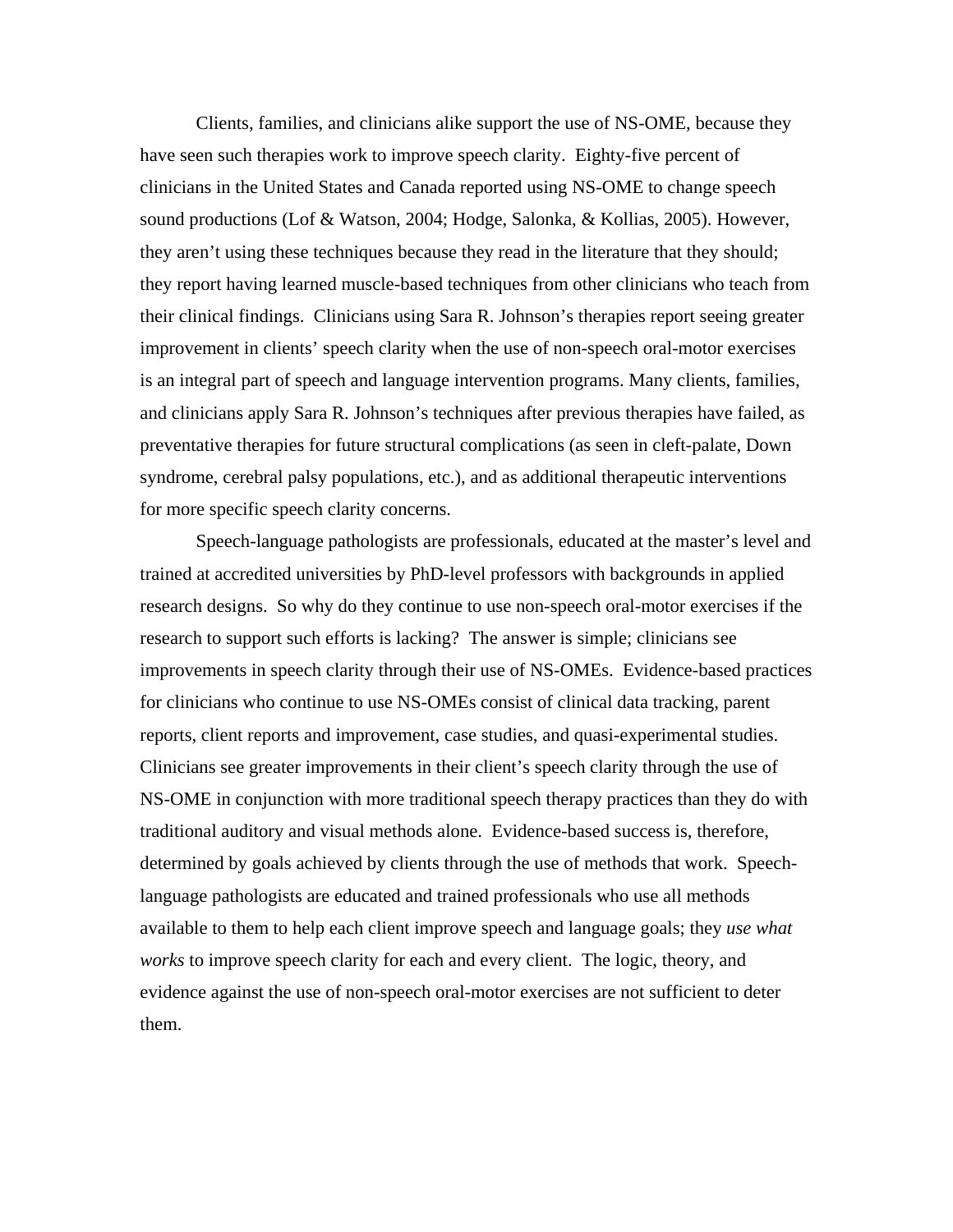## **References**

(not all references are cited in text)

- Abrahamsen, E. & Flack, L. (2002, November). Do sensory and motor techniques improve accurate phoneme production? Paper presented at the annual meeting of the American Speech-Language-Hearing Association, Atlanta, GA.
- American Speech-Language-Hearing Association. (1989). Report: Ad Hoc Committee on Labial-Lingual posturing function. ASHA, pp. 92-94.
- American Speech-Language-Hearing Association. (1991). The role of the speechlanguage pathologist in management of oral myofunctional disorders. ASHA, 33 (Suppl. 5), 7.
- American Speech-Language-Hearing Association. (1993). Orofacial myofunctional disorders: Knowledge and skills. ASHA, 35 (Suppl. 10), pp. 21-23.
- Apel, K. (1999). Checks and balances: Keeping the science in our profession. *Language, Speech, and Hearing Services in the Schools, 30*, 99-108.
- Bahr, D. Coordinated Oral-Motor Treatment*. ADVANCE* September, 2006.
- Baker, E., & McLeod, S. (2004). Evidence-based management of phonological impairment in children. *Child Language Teaching and Therapy*, 20 (3), 261-285.
- Bannister, D. 1966. Psychology as an exercise in paradox. *Bulletin of the British Psychological Society*, 19, 21-26.
- Barlow, S., & Mueller, E. (1991). The relation between interangle span and in vivo resultant force in the perioral musculature. *Journal of Speech and Hearing Research, 34*, 252-259.
- Baskerville, R. (1976). The effects of special speech therapeutic procedures involving individuals with sibilant disorders. A pilot study. *International Journal of Orofacial Myology*. 2.
- Bigenzahn, W. Fischman, L., & Maryhofer-Krammel, U. (1992). Myofunctional therapy in patients with orofacial dysfunction's affecting speech. *Folia Phoniatrica*. 44. (5).
- Bowen, C. (2005). What is the evidence for…?: Oral motor therapy. *Speech Pathology Australia*, 7(3), 144-147.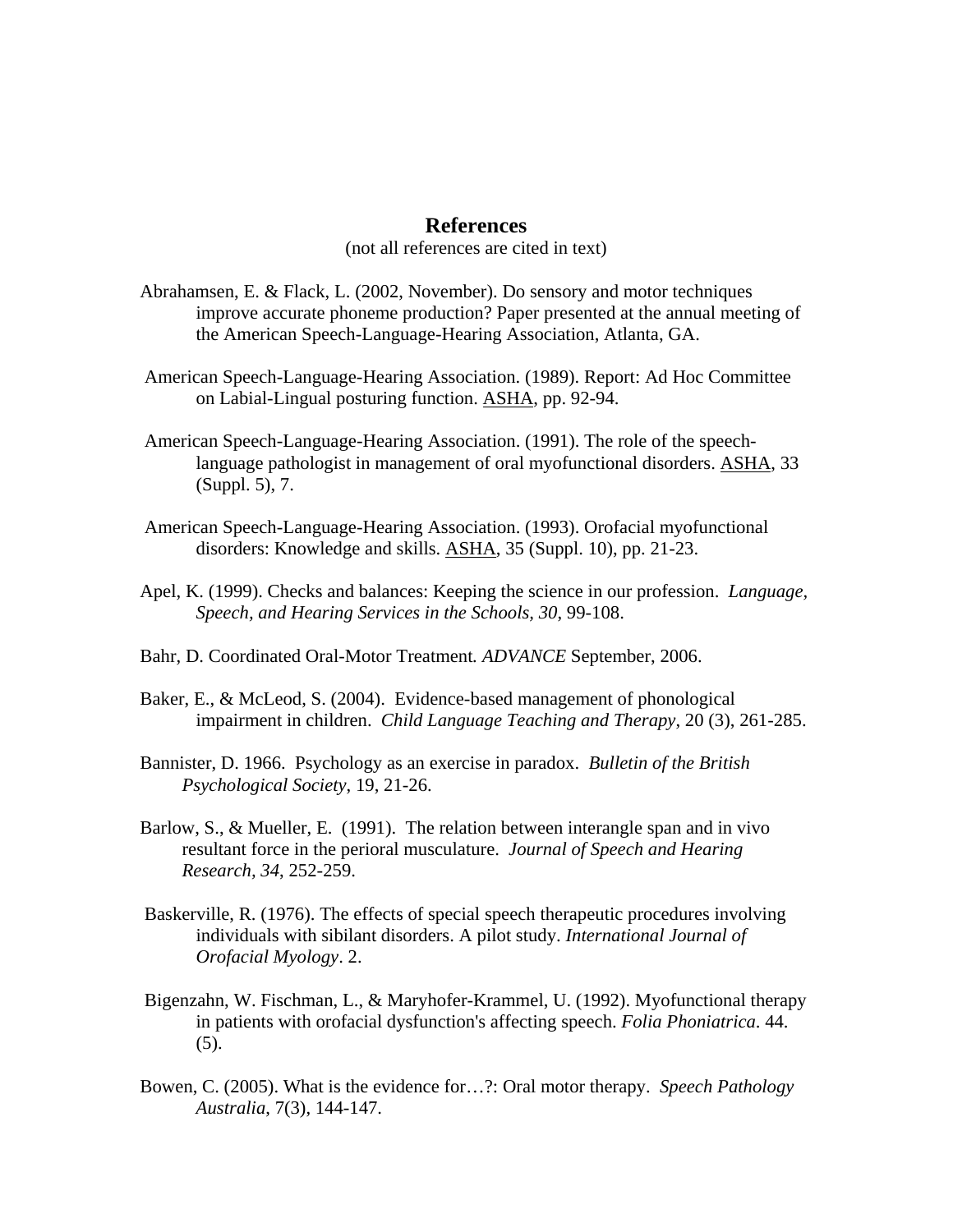Bowen, C. (2004). http://members.tripod.com/Caroline Bowen/lisping.htm#keep.

- Bunton & Weismer, (1994). Evaluation of a reiterant force-impulse task in the tongue. *Journal of Speech and Hearing Research*, 37 1020-1031.
- Bush, C., Steger, M., Mann-Kahris, S., & Insalaco, D. (2004, November). Equivocal results of oral motor treatment on a child's articulation. Poster presented at the annual meeting of the American Speech-Language-Hearing Association, Philadelphia, PA.
- Christensen, M. & Hanson, M. (1981). An investigation of the efficacy of oral-motor therapy as a precursor to articulation therapy for pre-first grade children. *Journal of Speech and Hearing Disorders*. 46.
- Clark, H. M. (2005). Clinical decision making and oral motor treatments. *The ASHA Leader,* pp. 8-9, 34-35. http://www.asha.org/about/publications/leader-online/ archives/2005/f050614b.htm.
- Clark, H. M., (2003). Neuromuscular treatments for speech and swallowing. *American Journal of Speech Language Pathology,* 12, 400-415.
- Colone, E., & Forrest, K. (2000, November). Comparison of treatment efficacy for persistent speech sound disorders. Poster presented at the annual meeting of the American Speech-Language-Hearing Association, Washington, D.C.
- Dworkin, J.P., & Culatta, R.A. (1985). Oral structural and neuromuscular characteristics in children with normal and disordered articulation. *Journal of Speech and Hearing Disorders*, 50, 150-156.
- Eig, J. *The Popular Spill-Free Vessel Suddenly Comes Under Fire For Speech Slurs, Cavities.* Arizona Daily Star, February 14, 2002.
- Fields, D., & Polmanteer, K. *Effectiveness of Oral Motor Techniques in Articulation and Phonology Therapy*. American Speech-Language-Hearing Association Annual Convention, Atlanta, GA, 2002.
- Fletcher, S., Casteel, R. & Bradley, D. (1961). Tongue thrust swallow, speech articulation, and age. *Journal of Speech and Hearing Disorders.* 26.
- Forrest, K. (2002). Are oral motor exercises useful in the treatment of phonological/articulatory disorders? *Seminars in Speech and Language*, 23(1), 15-25.
- Gierut, J. (1998). Treatment efficacy: Functional phonological disorders in children. *Journal of Speech, Language, and Hearing Research,* 41, S85-S101.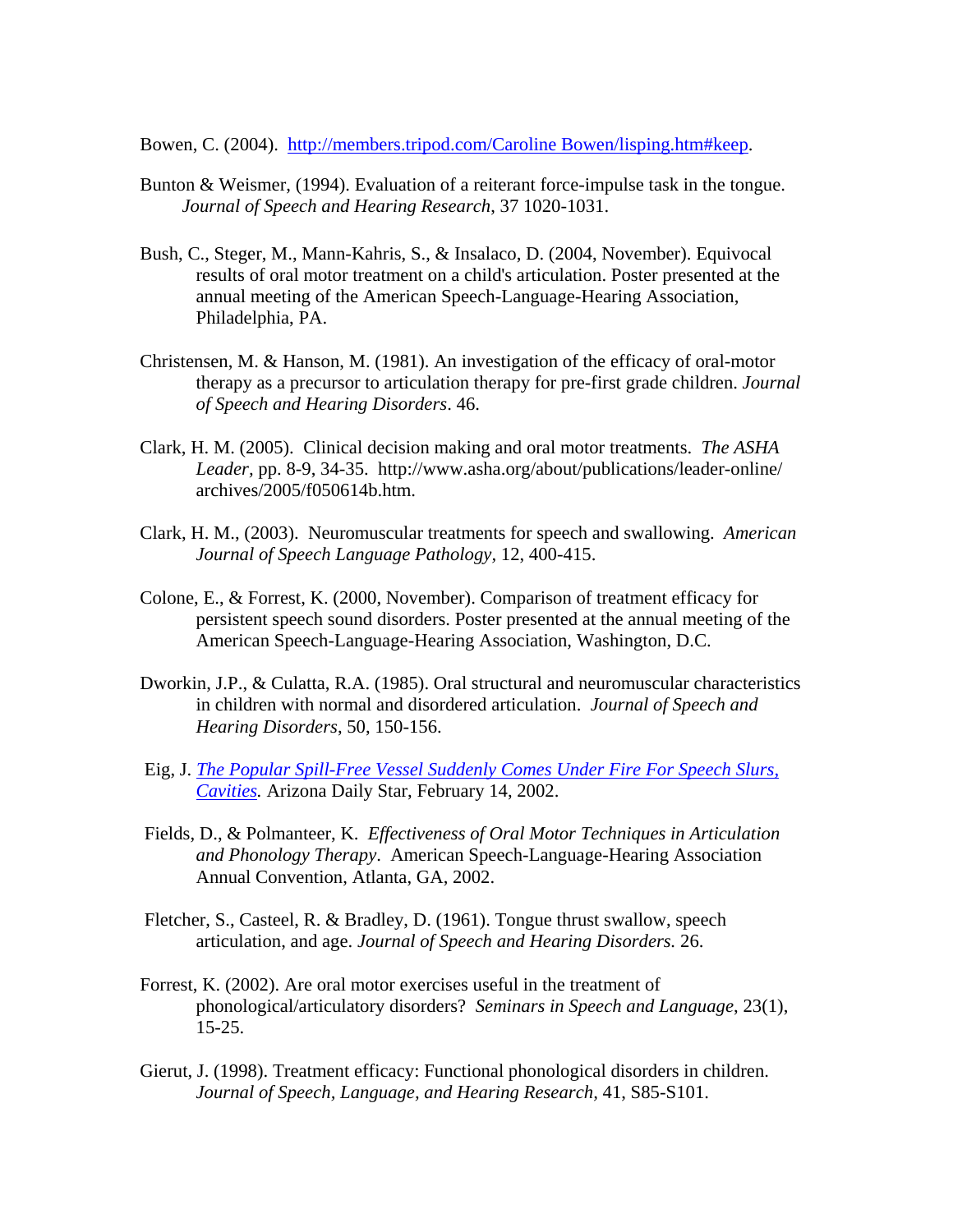- Goda, S. (1968). The role of the speech pathologist in the correction of tongue thrust. *American Journal of Orthodontics*. 54.
- Gommerman, S. & Hodge, M. (1995). Effects of oral-motor therapy on swallowing and sibilant production. *International Journal of Orofacial Myology*. 21.
- Hahn, V. & Hahn, H. (1992). Efficacy of oral-motor therapy. *International Journal of Orofacial Myology*. 18.
- Guisti, M., & Cascella, P. (2005). A preliminary investigation of the efficacy of oral motor exercises for children with mild articulation disorders. International Journal of Rehabilitation Research, 28, 263-266.
- Hanson, M. (1994). Oral myofunctional disorders and articulory patterns. In Child Phonology; Characteristics, Assessment and Intervention with Special Populations by J.E. Bernthal & N.W. Bankson, (29-53). New York: Thieme Medical Publishers, Inc.
- Hayden, D. A., Square, P.A. (1994). Motor Speech Treatment Hierarchy: a systems approach. *Clinical Communication Disorders*, 4(3),162-74.
- Hibberd J., Jinks C. (1998). Muscle specificity: strength, endurance and functional improvement. *Speech and Language Therapy in Practice*, 23, 21-23.
- Hodge, M. M. (2002). Nonspeech oral motor treatment approaches for dysarthria: Perspectives on a controversial clinical practices. *Perspectives in Neurophysiology and Neurogenic Speech Disorders,* 12 (4), 22-28.
- Hodge, M., Salonka, R., & Kollias, S. *Use of Nonspeech Oral-Motor Exercises in Children's Speech Therapy*. American Speech-Language-Hearing Association Annual Convention, San Diego, CA, 2005.
- Johnson, S. R. (2001). *Oral-Motor exercises for speech clarity*. Tucson, AZ: Innovative Therapists International.

Johnson, S. R. *Effective Exercises for a Short Frenum*. Advance, January, 2001.

- Johnson, S. R. *Straws As Therapy Tools.* Advance, May, 1999.
- Johnson, S., R. (1997). *The Oral-Motor Myths of Down Syndrome*. Advance, August 4, 1997.
- Kamhi, A., & Catts, H. (2005). Language and reading: Convergences and divergences. In H. Catts & A. Kamhi (Eds.).

Language and reading disabilities (2nd ed.), Boston: Allyn & Bacon.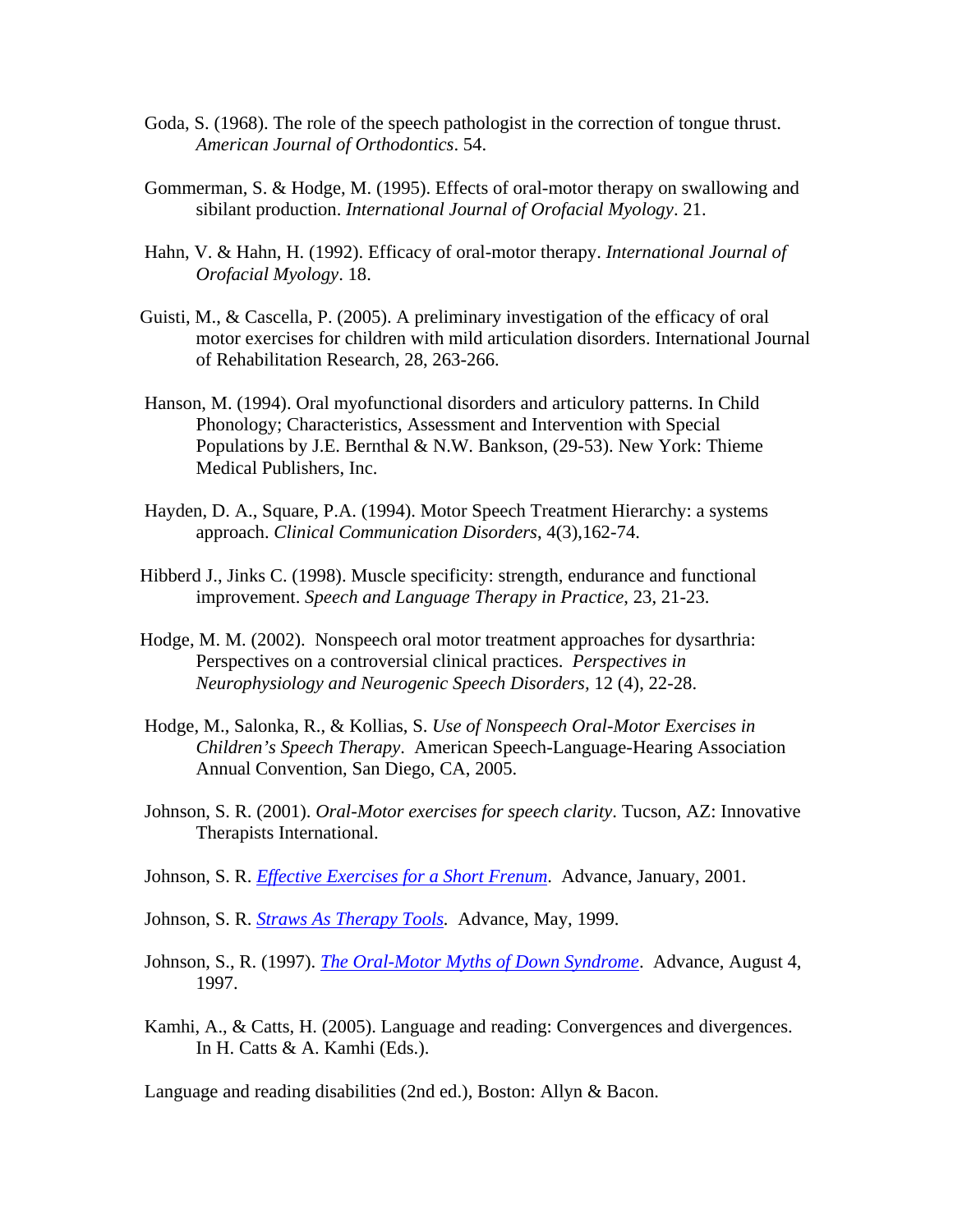- Kaufman, N. R. (1995). *The Kaufman speech praxis test for children.* Detroit, MI: Wayne State University Press.
- Klein, H., Lederer, S., & Cortese, E. (1991). Children's knowledge of auditory/articulator correspondences: Phonologic and metaphonologic. Journal of Speech and Hearing Research, 34, 559-564.
- Koegel, L., Koegel, R., & Ingham, J. (1986). Programming rapid generalization of correct articulation through self-monitoring procedures. Journal of Speech and Hearing Disorders, 51, 24-32.
- Landis, C. (1994). Application of orofacial myofunctional techniques to speech therapy (clinical exchange). International Journal of Orofacial Myology. 20.
- Lof, G. Logic, *Theory and Evidence Against the Use of Non-Speech Oral Motor Exercises to Change Speech Sound Productions*. Invited presentation at the National Convention of the American Speech-Language-Hearing Association, Miami, FL, 2006.
- Lof, G. (2004). Ask the Expert: A response by Gregory L. Lof, PhD., CCC-SLP. *The Apraxia-Kids Monthly*, 5(1).
- Lof, G. L. & Watson, M**.** *Speech-Language Pathologist's use of Nonspeech Oral-Motor Drills: National Survey Results.* Poster presented at the National Convention of the American Speech-Language-Hearing Association, Philadelphia, PA, 2004.
- Lof, G. L. (2003). Oral motor exercises and treatment outcomes. *Perspectives on Language Learning and Education*, 10 (1), 7-11.
- Merkel-Piccini, R. *Oral-Motor Issues Letter to the Editor.* ADVANCE, January, 2004.
- Merkel-Piccini, R*. Oral-Motor Therapy: Service Delivery Models.* TalkTools / Innovative Therapists International, 2003.
- Merkel-Piccini, R. *The Similarities and Differences of Oral-Motor Therapy and PROMPT*. TalkTools / Innovative Therapists International, 2002.
- Merkel-Piccini, R., Johnson, S. R. *Connections Between Tongue Placement and Dental Alignment*. Advance, 2003.
- Moore, C., & Ruark, J. (1996). Does speech emerge from earlier appearing oral motor behaviors? J*ournal of Speech and hearing Research*, 39, 1034-1047.
- Nasir, S., & Ostry, B. 2006. Somatosensory precision in speech production. *Current Biology*, 16, 1918-1923.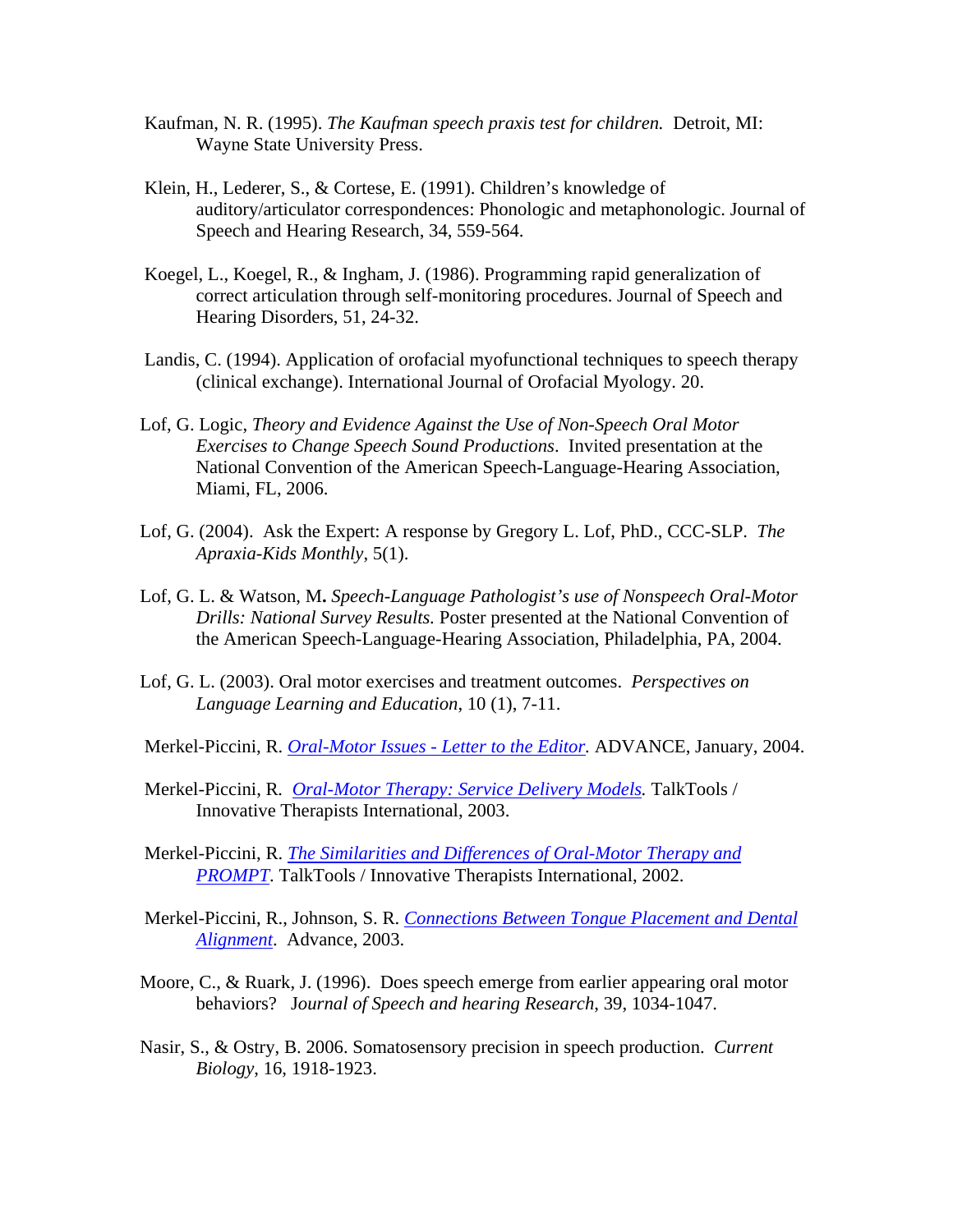- Occhino, C., & McCane, J. (2001). Do oral motor exercises affect articulation? Poster presented at the annual meeting of the American Speech-Language-Hearing Association, New Orleans, LA.
- Overland, L. *Food for Thought.* Advance, May, 2001.
- Overstake, C. (1994). Investigation of the efficacy of the treatment program for deviant swallowing and allied problems. *International Journal of Orofacial Myology*. 1.
- Pierce, R. (1980). The role of oral-motor therapy in speech pathology. *International Journal of Orofacial Myology*. 6.
- Pierce, R. (1996). Age and articulation characteristics: A survey of patient records on 100 patients referred for tongue thrust therapy. International *Journal of Orofacial Myology*. 22.
- Poole, I. (1934). General development of articulation of consonant sounds in speech. *Elementary English Review,* 11, 159-161.
- Prather, E. M., Hendrick, D. L., & Kern, C. (1975). Articulation development in children aged two to four years. Jo*urnal of Speech and Hearing Disorders*, 40, 179-191.
- Roehrig, S., Suiter, D., & Pierce, T. (2004). An examination of the effectiveness of passive oral-motor exercises. Poster presented at the annual meeting of the American Speech-Language-Hearing Association, Philadelphia, PA.
- Ronson, I. (1965). Incidence of visceral swallowing among lispers. *Journal of Speech and Hearing Disorders.*
- Rosenfeld-Johnson, S. (2001). *Oral-Motor Exercises For Speech Clarity: A comprehensive, step-by-step guide, that fills the gap between what we were taught and what we need to know.* ITI and Sara Rosenfeld-Johnson.
- Ruscello, D. (In press). Oral motor treatment issues related to children with developmental speech sound disorders. Language, Speech and Hearing Services in Schools.
- Sackett, D.L., Straus, S.E., Richardson, W.S., Rosenberg, W., & Haynes, R.B. (2000). *Evidence-based medicine: How to practice and teach EBM.* Edinburgh: Churchill Livingstone.
- Sander, E.(1972). When are speech sounds learned? *Journal of Speech and Hearing Disorders,* 37, 55-63.